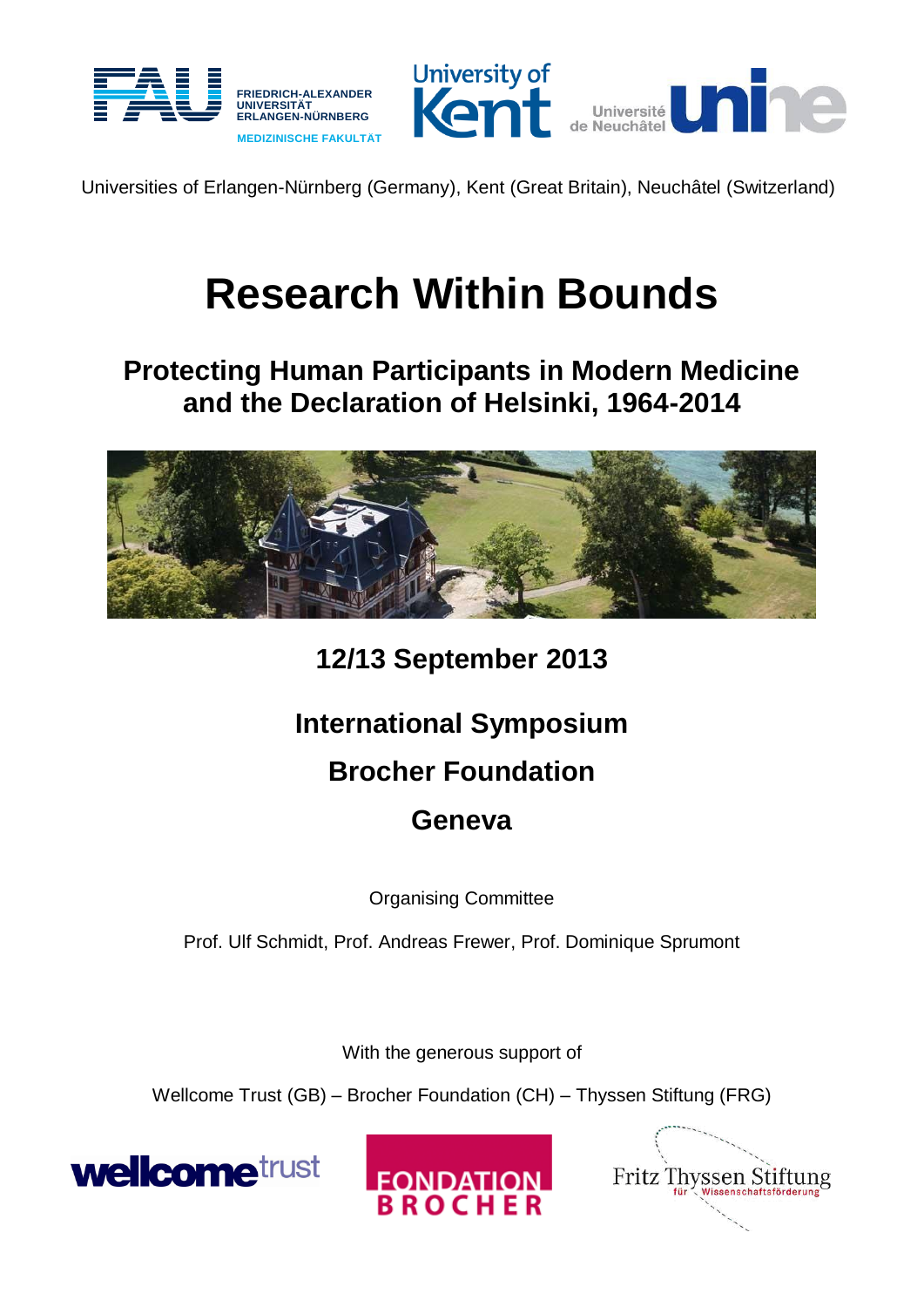| <b>Thursday</b> | 12 September 2013                                                                  |
|-----------------|------------------------------------------------------------------------------------|
|                 | Research Within Bounds - Programme                                                 |
| 9.00            | Registration                                                                       |
| 09.30           | Welcome and Introduction: Helsinki, 1964-2014                                      |
|                 | <b>Professor Ulf Schmidt</b><br>(University of Kent at Canterbury, Great Britain)  |
|                 | <b>Professor Andreas Frewer</b><br>(University of Erlangen-Nuremberg, Germany)     |
|                 | Professor Dominique Sprumont<br>(University of Neuchâtel, Switzerland)             |
|                 | Cécile Caldwell Vulliéty/Marie Grosclaude<br>(Brocher Foundation, Switzerland)     |
|                 | Professor Juhana Idänpään-Heikkilä<br>(Helsinki University, Finland)               |
|                 | The Declaration of Helsinki 1964 - Witnesses                                       |
|                 | Professor Urban Wiesing<br>(WMA Working Group on the Revision of the DoH, Germany) |
|                 | The Declaration of Helsinki 2014:<br><b>Reflections on Recent Debates</b>          |
|                 | Dr Marie-Charlotte Bouesseau<br>(World Health Organisation, Geneva, Switzerland)   |
|                 | The World Health Organisation (WHO)<br>and Global Ethical Challenges               |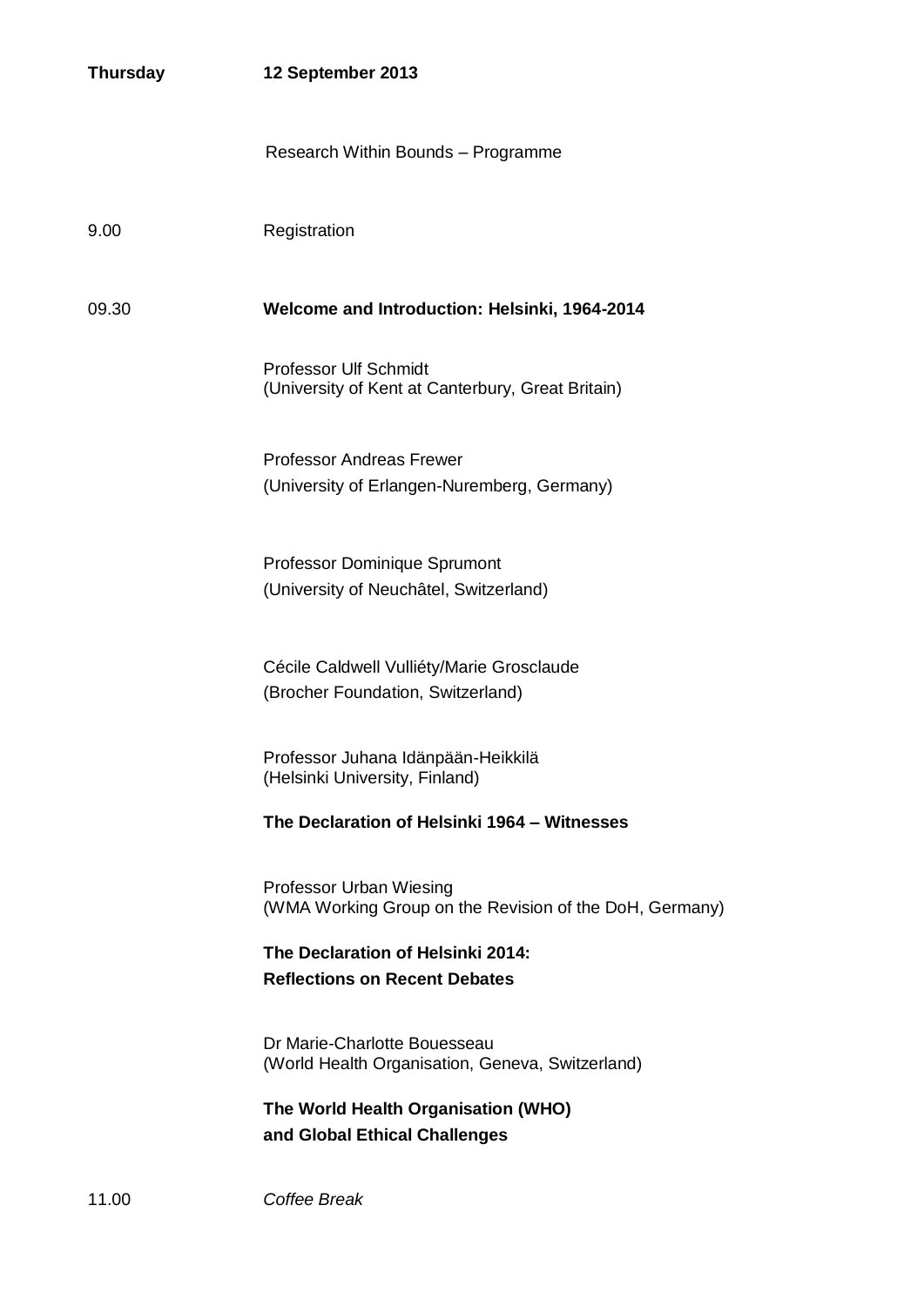### **What Do We Know?**

| 11.15 | <b>History of Human Rights in Human Experimentation</b>                                                                                                                                                                                                               |
|-------|-----------------------------------------------------------------------------------------------------------------------------------------------------------------------------------------------------------------------------------------------------------------------|
|       | Professor Ulf Schmidt (Canterbury, Great Britain)                                                                                                                                                                                                                     |
|       | Looking at the History of the Declaration of Helsinki 1964                                                                                                                                                                                                            |
|       | Professor Robert J. Levine (Yale University, USA)                                                                                                                                                                                                                     |
|       | An Insider's View: Commenting about "The Need to Revise"<br>the Declaration of Helsinki in 2000                                                                                                                                                                       |
|       | Professor John Williams (Switzerland/Canada)                                                                                                                                                                                                                          |
|       | Contextualising the Declaration(s) of Helsinki with Particular<br>Reference to the 2008 Revision                                                                                                                                                                      |
| 13.00 | <b>Lunch Break</b>                                                                                                                                                                                                                                                    |
| 14.30 | Professor Christian Bonah (Strasbourg), Dr. Florian Schmaltz (Berlin)                                                                                                                                                                                                 |
|       | From Nuremberg to Helsinki: The Prosecution of "Medical"<br>War Crimes at the Struthof Medical Trials, France 1952-1954                                                                                                                                               |
|       | Professor Don G. Carrick (Hull, Great Britain)                                                                                                                                                                                                                        |
|       | <b>Research Ethics in the Military Medical Context:</b><br><b>Competing Priorities, Clashing Interests and Swinging Pendulums</b>                                                                                                                                     |
|       | <b>Discussion</b>                                                                                                                                                                                                                                                     |
| 16.00 | <b>Break</b>                                                                                                                                                                                                                                                          |
|       |                                                                                                                                                                                                                                                                       |
| 16.30 | <b>Key Note Lecture</b>                                                                                                                                                                                                                                               |
|       | Professor Jonathan D. Moreno (Pennsylvania, USA)<br>Professor of Medical Ethics and Health Policy and of History and Sociology of<br>Science at the University of Pennsylvania. Senior advisor to President Obama's<br>Commission for the Study of Bioethical Issues. |
|       | <b>Challenging Ethical Boundaries: Neuroscience and National Security</b>                                                                                                                                                                                             |
|       |                                                                                                                                                                                                                                                                       |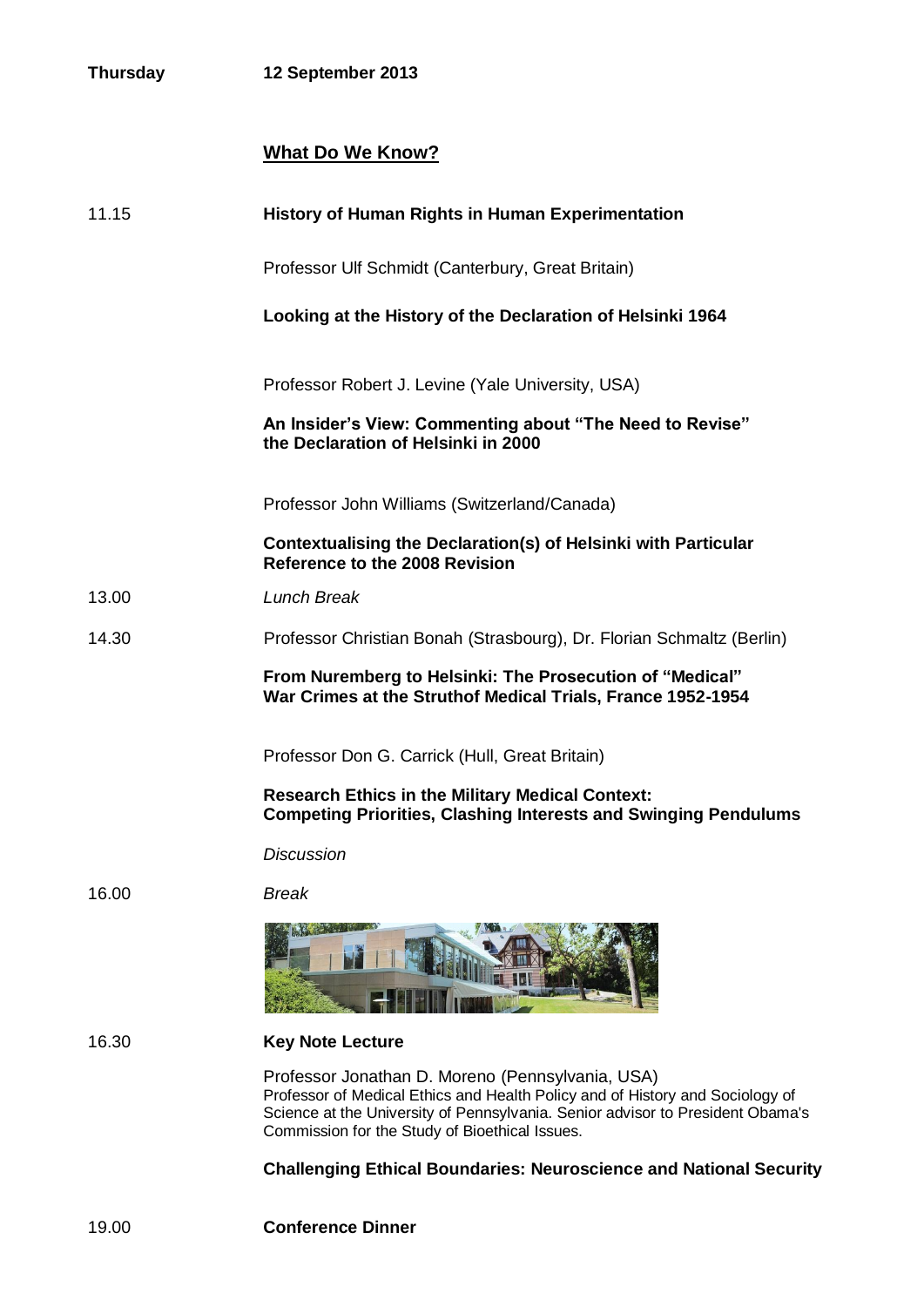| <b>Friday</b> | 13 September 2013                                                                                                           |
|---------------|-----------------------------------------------------------------------------------------------------------------------------|
|               | <b>How Should We Act?</b>                                                                                                   |
| 09.00         | <b>Reflecting about the Theory of Research Ethics:</b><br>Ideas and Principles of the Declaration(s) of Helsinki, 1964-2014 |
|               | Professor Robert Baker (Schenectady, USA)                                                                                   |
|               | <b>Global History of Medicine and Research Ethics</b>                                                                       |
|               | Professor Ruth Macklin (New York, USA)                                                                                      |
|               | <b>Ideas of Human Rights in Human Experimentation</b>                                                                       |
|               | <b>Discussion</b>                                                                                                           |
| 10.30         | <b>Break</b>                                                                                                                |
| 11.00         | <b>Research Without Borders: Realities, Challenges and Visions</b>                                                          |
|               | Professor Dirceu Greco (Ministry of Health, Brazil)                                                                         |
|               | <b>Public Health and Research Ethics: the Brazilian Experience</b>                                                          |
|               | Professor Eugenijus Gefenas (Vilnius University, Lithuania)                                                                 |
|               | Agreements and Disagreements about the Placebo Rule                                                                         |
|               | <b>General Discussion</b>                                                                                                   |
| 13.00         | <b>Lunch Break</b>                                                                                                          |
| 13.30         | <b>Medical Research, Ethics and the General Public:</b><br><b>Official Press Conference with Selected Experts</b>           |
|               | Professor Andreas Frewer (Germany)                                                                                          |
|               | Professor Jonathan D. Moreno (USA)                                                                                          |
|               | Professor Vivienne Nathanson (Great Britain)                                                                                |
|               | Professor Ulf Schmidt (Great Britain)                                                                                       |
|               | Professor Dominique Sprumont (Switzerland)                                                                                  |
|               | N.N./Press (France, Switzerland)                                                                                            |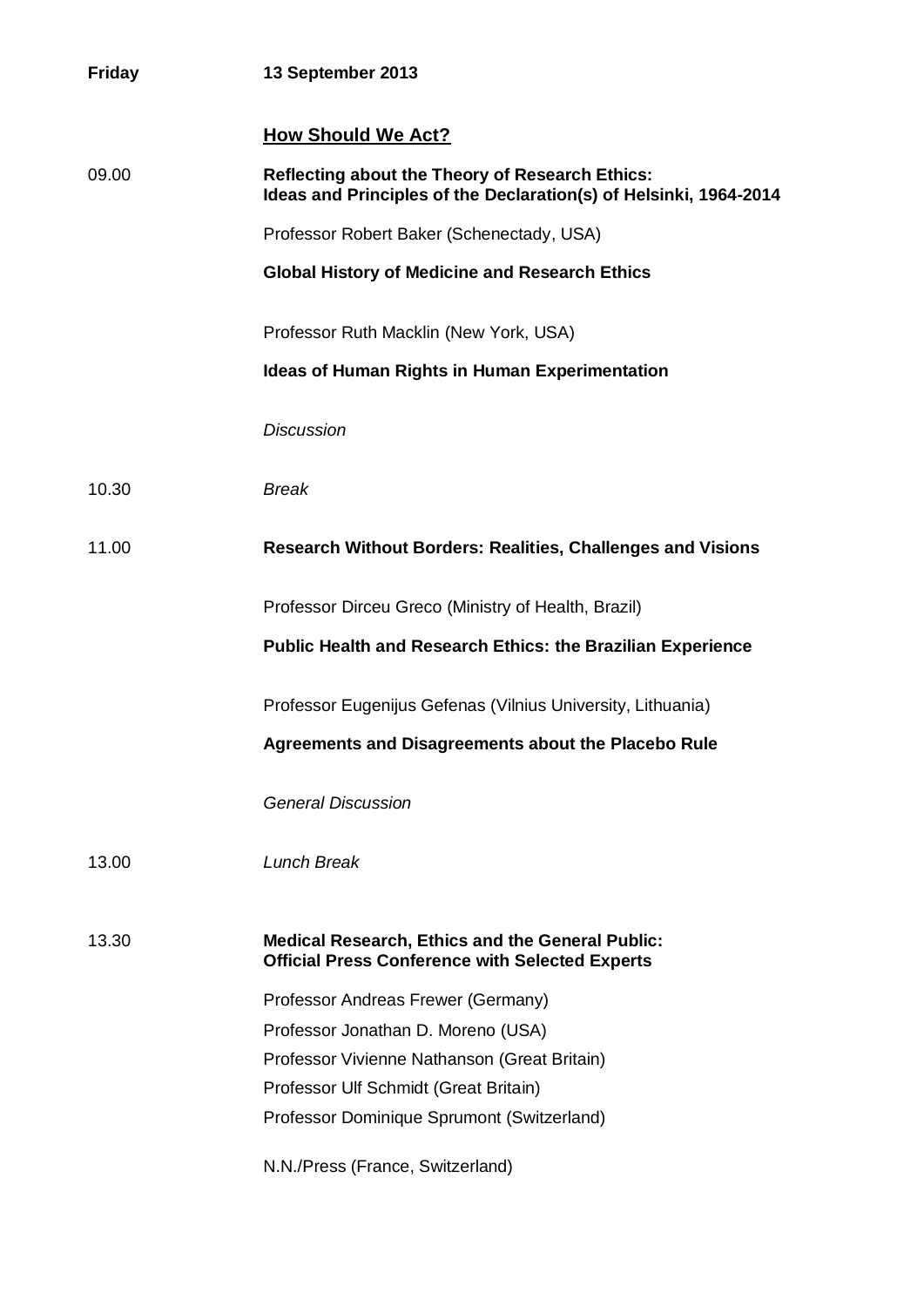| <b>Friday</b> | 13 September 2013                                                                                                                                                                                    |
|---------------|------------------------------------------------------------------------------------------------------------------------------------------------------------------------------------------------------|
|               | <b>What Can We Hope for the Future?</b>                                                                                                                                                              |
| 14.00         | How Effective will Human Subject Protection be in the Future?<br><b>Contemporary Challenges in Research Ethics</b>                                                                                   |
|               | <b>Parallel Workshops in Expert Groups</b>                                                                                                                                                           |
|               | <b>Workshop 1</b>                                                                                                                                                                                    |
|               | The Declaration of Helsinki in Law: Challenges and Opportunities                                                                                                                                     |
|               | Professor Trudo Lemmens (University of Toronto, Canada)<br>Dr Odile Ouwe Missioukem (Centre for Medical and Health Research, Niger)<br>Professor Dominique Sprumont (Neuchâtel, Switzerland) (Chair) |
|               | <b>Workshop 2</b>                                                                                                                                                                                    |
|               | <b>New Challenges Facing Research Ethics</b>                                                                                                                                                         |
|               | Professor Johannes van Delden (President of CIOMS, Switzerland)<br>Professor Andreas Frewer (Erlangen-Nürnberg, Germany) (Chair)<br>Professor Robert J. Levine (Yale University, USA)                |
| 15.30         | <b>Break</b>                                                                                                                                                                                         |
| 16.00         | Round Table Debate: Medicine and Research Ethics in the Future                                                                                                                                       |
|               | Moderation: Professor Dominique Sprumont (Neuchâtel, Switzerland)                                                                                                                                    |
|               | Professor Johannes van Delden (President of CIOMS, Switzerland)                                                                                                                                      |
|               | Professor Dirceu Greco (Ministry of Health, Brazil)                                                                                                                                                  |
|               | Professor Juhana Idänpään-Heikkilä (Helsinki University, Finland)                                                                                                                                    |
|               | Professor Robert J. Levine (Yale University, USA)                                                                                                                                                    |
|               | Dr Odile Ouwe Missioukem (Centre for Medical and Health Research, Niger)                                                                                                                             |
|               | Professor Vivienne Nathanson (Director of Professional Activities at the<br>British Medical Association, London, Great Britain)                                                                      |
|               | Professor Urban Wiesing<br>(WMA Working Group on the Revision of the Declaration of Helsinki,<br>University of Tuebingen, Germany)                                                                   |
| 17.15         | <b>End of Conference</b>                                                                                                                                                                             |